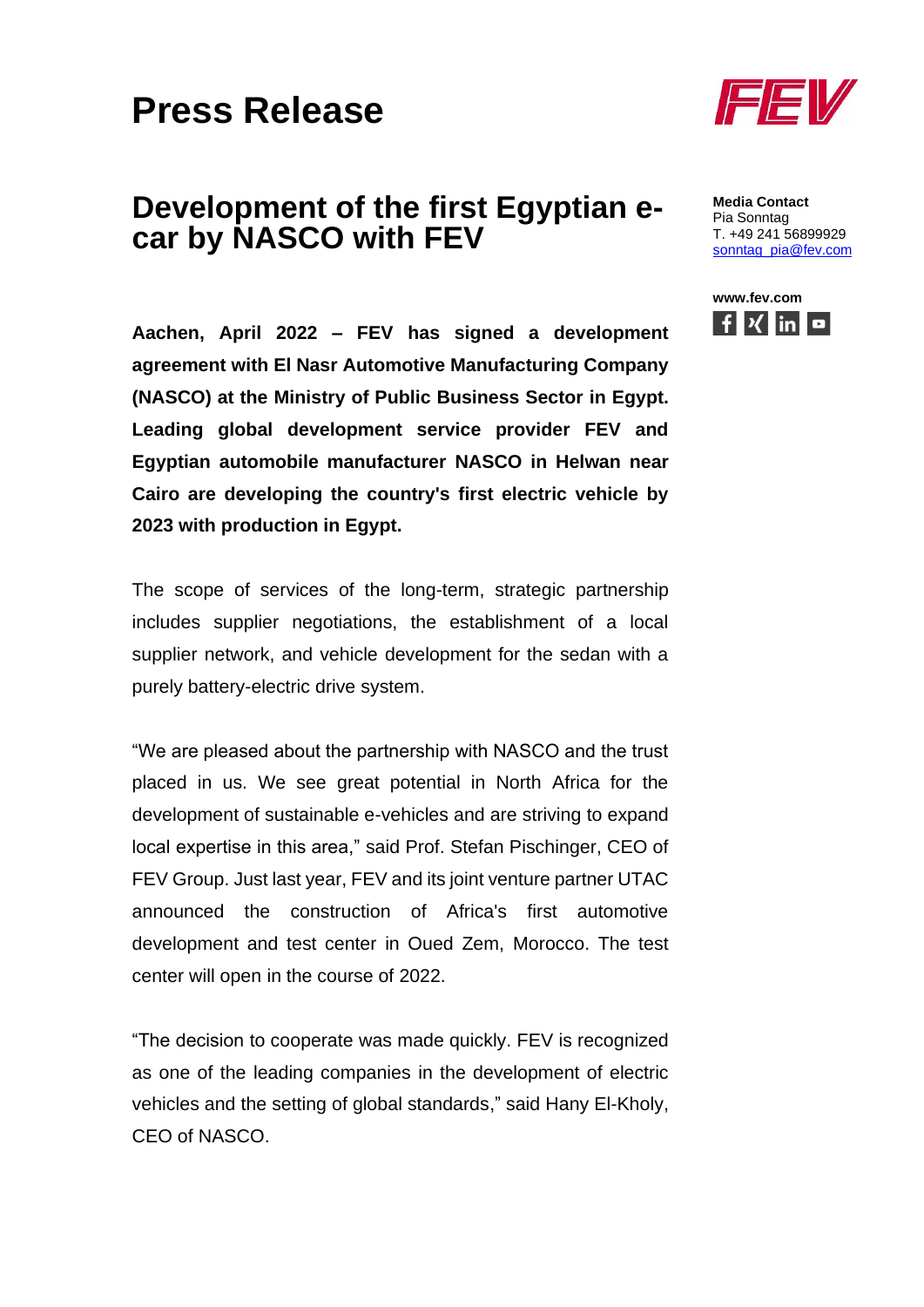Michael Hog, Group Vice President for vehicle development at FEV, also emphasized: "In the past six months, we have reached an important milestone on the way to the first Egyptian BEV. We are looking forward to a further successful cooperation."

In line with the associated claim of developing sustainable and safe mobility for the African continent, the world climate conference COP27 will be held in Egypt in November of this year. Among other things, it defines the emission limit values to be achieved by 2045. Electromobility makes an important contribution to achieving the 1.5 °C target.



His Excellency H.E. Hisham Anwar Tawfiq, Minister of Public Business Sector in Egypt (in the background), Hany El-Kholy, CEO, NASCO (left), and Michael Hog, Group Vice President Vehicle Development, FEV, at the contract signing ceremony at the Egyptian Ministry of Public Economic Sector. Source: NASCO/ FEV Group

## **About FEV**

FEV is a leading international, independent service provider for hardware and software in vehicle and powertrain development, as well as the energy industry. The range of competencies includes the development and testing of innovative solutions up to series production and all related consulting services. The range of services for vehicle development includes the design of body and chassis, including the fine tuning of overall vehicle attributes such as driving behavior